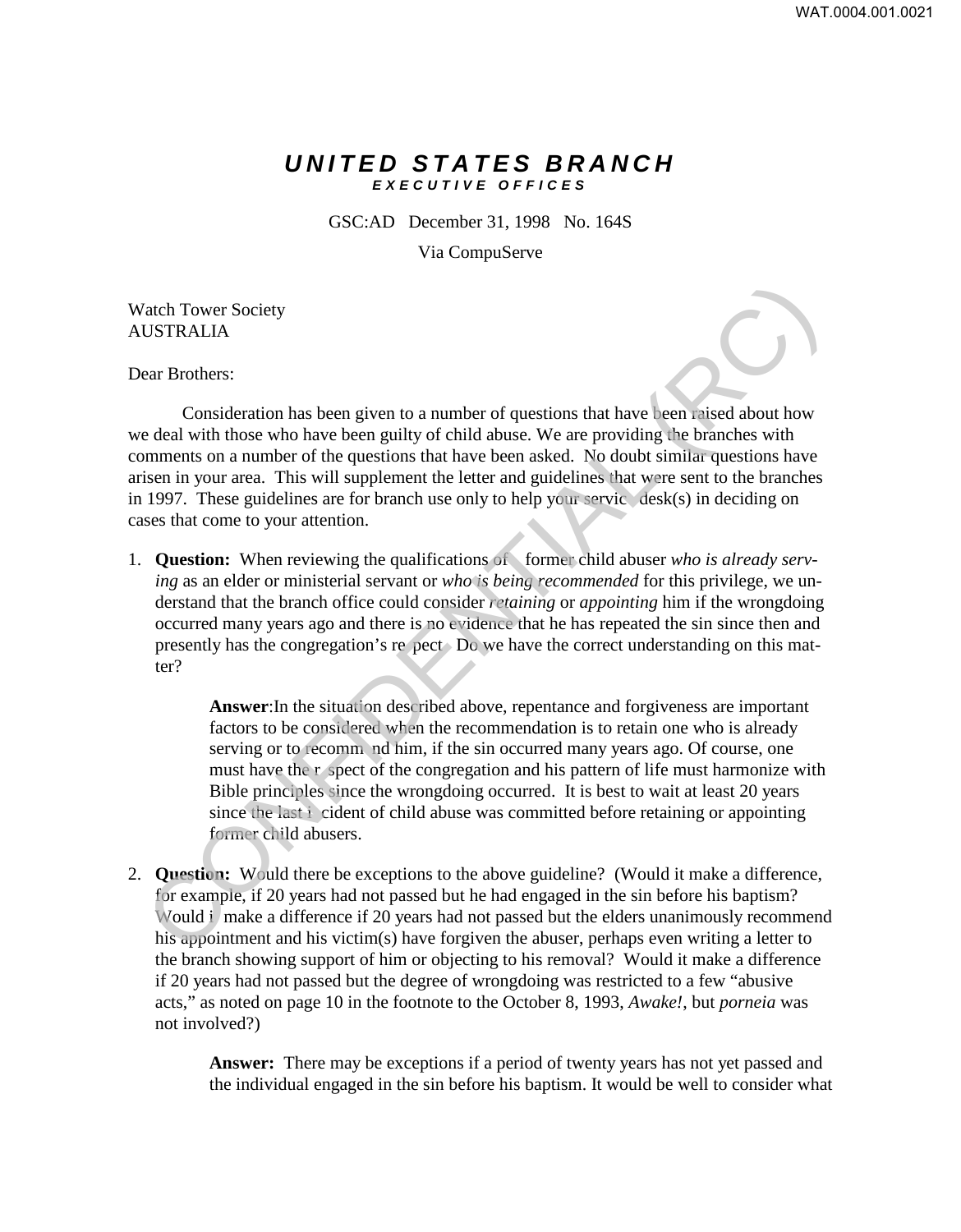WAT.0004.001.0022

AUSTRALIA GSC:AD December 31, 1998 No. 164S Page 2

the apostle Paul wrote at 1 Corinthians 6:9, 10 in dealing with such cases. In reference to whether it would make a difference if twenty years had not passed but the elders unanimously recommend the appointment, the individual has been forgiven for his sin, and the one that was wronged even writes a letter to the branch indicating his support for the individual, then the direction given in The *Watchtower* of May 1, 1996 would apply. The Questions from Readers, explained the applica ion of Philippians 3:13 and this would have a bearing on the matter. Would it make a difference if twenty years had not passed but the degree of wrongdoing was restri ted to what is defined as loose conduct? If a long time has elapsed, but less than wenty years, if the brother has been making straight paths for his feet, leading to h aling, consideration could be given to such recommendation. (Hebrews 12:12, 13; James 5:15, 16) In other words, if it is clear that the individual has been restored and his pattern of life over the years shows that he has measured up to Scrip ural req i ements, it may be that he can serve, providing there is no current outcry. Each case may be decided on its own merits and the circumstances involved. des mummonisty recommend the appointment, the modular has been forgiven for<br>this sin, and the one that we swonged even writes a letter to the branch indicating his<br>support for the individual, then the direction given in T

3. **Question:** If the wrongdoing occurred over 20 years ago and in general there is no public outcry, would we prevent a former child abuser from serving solely on the basis of the victim's (or relatives') strong feelings against him?

> **Answer**: If the wrongdoing oc urred over twenty years ago and there are still some strong feelings against him by either the one wronged or his relatives, it would be better to wait as long as such st ong feelings persist.

4. **Question:** If it is decided that a former child abuser could not serve because a period of 20 years has not passed, might he be appointed after 20 years if recommended and the circumstances are favorable?

> **Answer** If it was decided that a former wrongdoer could not serve because the period of twenty years had not passed, he might be appointed after that, if he is recommended and he circumstances are favorable.

5. **Question:** If the branch decides that a former child abuser could not serve, could he be given some privileges in the congregation whether or not a period of 20 years has passed? If so, what might these privileges include? (Some have equated a former child abuser with being in the same position with regard to privileges as one who entered into an adulterous marriage. Is such appropriate? Might a former abuser at some point in time qualify to carry the microphones, conduct a meeting for field service, or offer a prayer? If not normally assigned, might he conduct a meeting for service when it is only attended by sisters?)